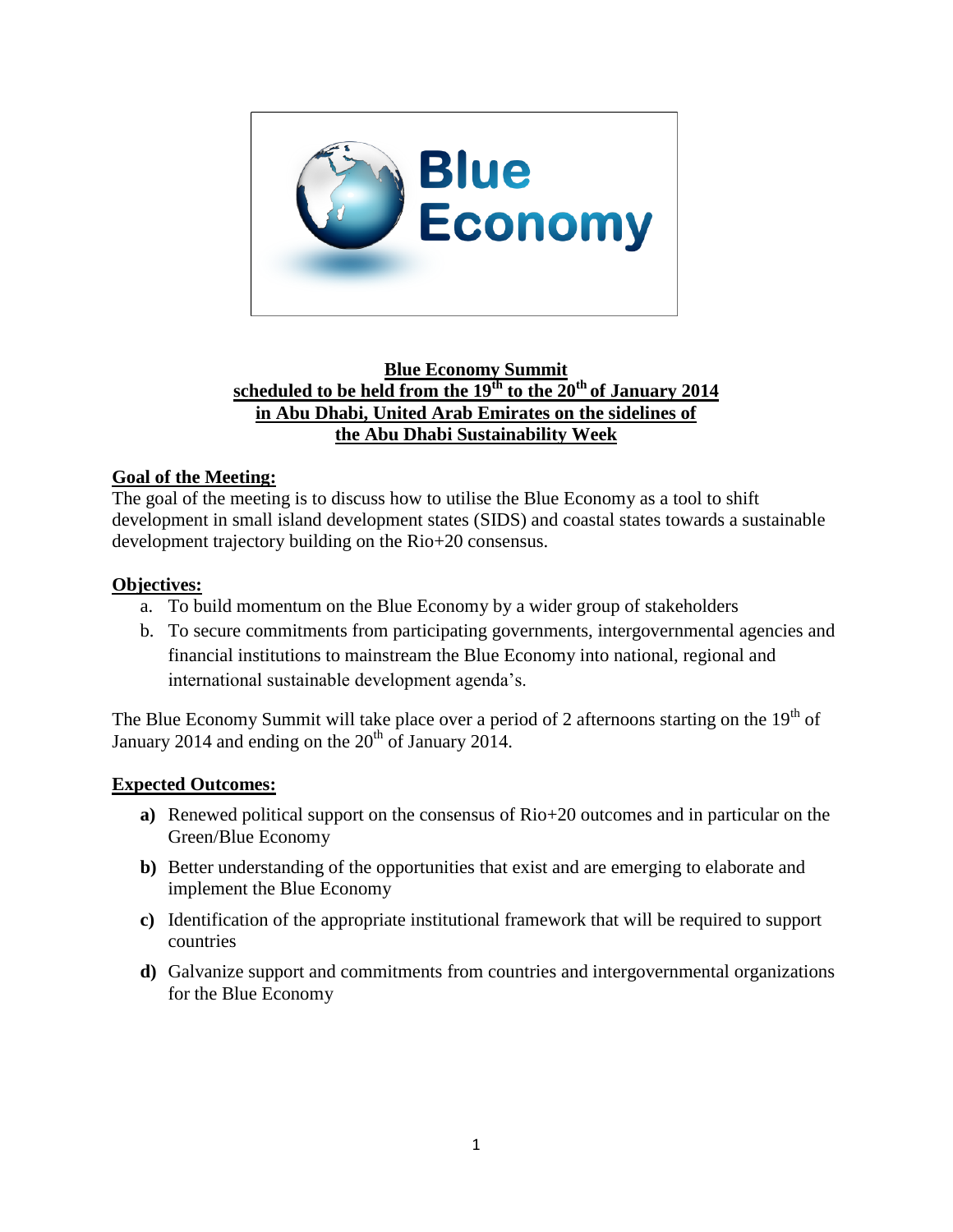### **Proposed Work Programme**

#### **Ministerial Preparatory Meeting**

#### **19 January 2014**

#### **Meeting Venue: Park Hyatt Hotel**

#### 13:15-13:30 **Registration**

#### 13:30-14:00 **Opening Session**

Chaired by H.E. Dr. Rolph Payet, Minister for Environment and Energy of the Republic of Seychelles

> Welcome and opening remarks by H.E. Ambassador Dr. Thani Al Zayoudi, Permanent Representative to International Renewable Energy Agency, United Arab Emirates Overview of the Summit including its main objectives by the Chair

#### 14:00-14:15 **Organizational Matters**

Chaired by H.E. Dr. Rolph Payet, Minister for Environment and Energy of the Republic of Seychelles

- Adoption of the agenda and organizational matters
- 14:15-15:15 **Session 1:** Presentations on regional perspective on how countries can utilise the Blue Economy as a tool to shift development in SIDS and coastal states towards a sustainable development trajectory and what support countries will require to achieve this.

Chaired by H.E. Dr. Rolph Payet, Minister for Environment and Energy of the Republic of Seychelles

Presentations to be 10 mins each (8-10 slides) on the Blue Economy will be delivered by a Minister from each region:

- Blue Economy in the Pacific (TBC)
- Blue Economy in the Caribbean (Grenada)
- Blue Economy in Indian Ocean (Seychelles)

Presentations will be followed by summary of key issues, questions and interactive discussions.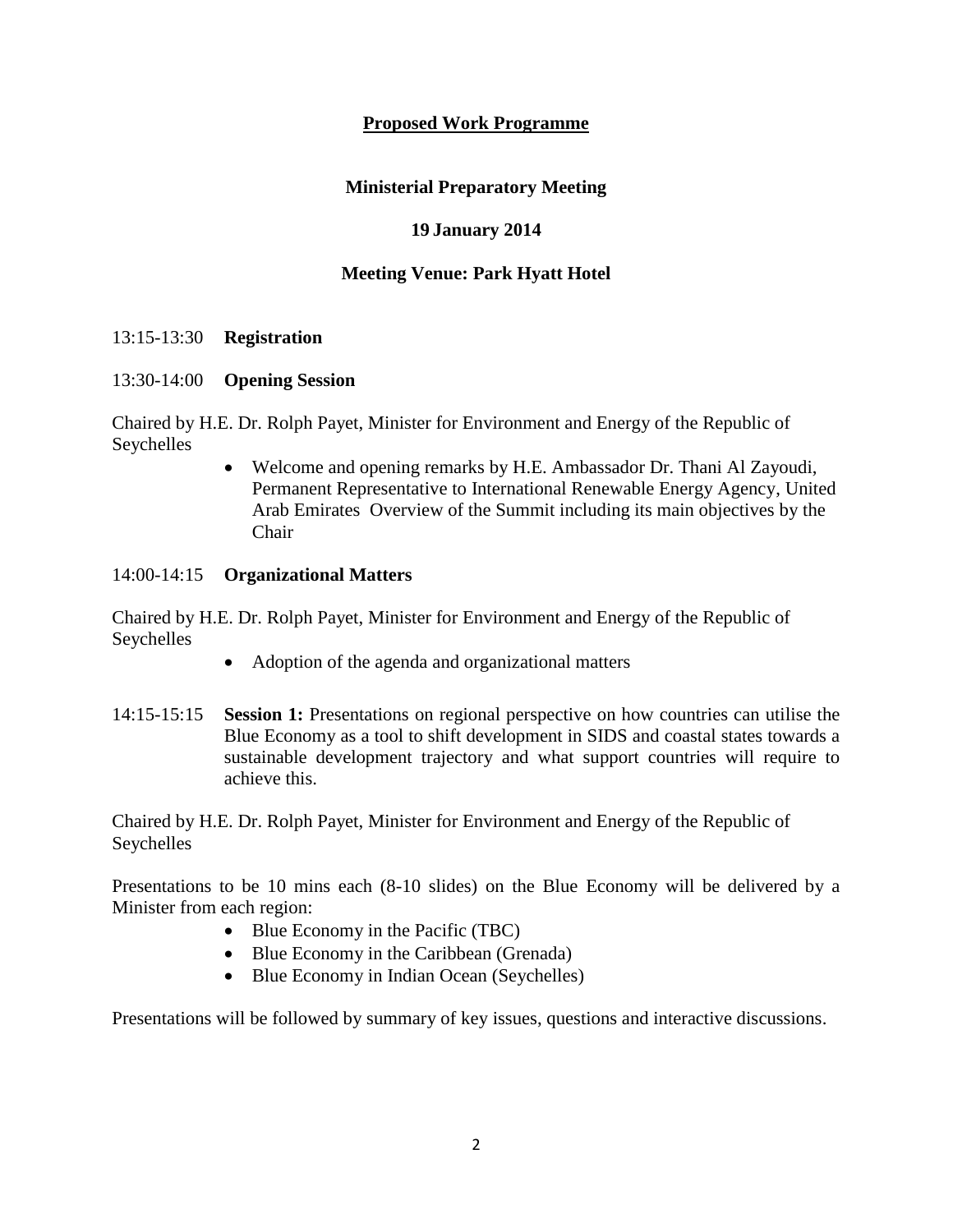15:15-16:30 **Session 2**: Presentations on how United Nations and other intergovernmental agencies and international NGOs can contribute towards and support countries in adopting and implementing Blue Economy from key representatives

Chaired by H.E. Dr. Rolph Payet, Minister for Environment and Energy of the Republic of Seychelles

Presentations to be 5-8 mins (4-6 slides) on contributions from relevant entities will be delivered by the following representatives:

- 1. Mr. Ahmed Baharoon, Acting Director, Abu Dhabi Global Environmental Data Initiative
- 2. Ms. Wendy Watson-Wright, Executive Secretary Intergovernmental Oceanographic Commission of the United Nations Educational, Scientific and Cultural Organization
- *3.* Mr. Peter Wheeler, Vice President for Impact Investing, The Nature **Conservancy**
- *4.* Mr. Dixon Waruinge, Head of the Nairobi Convention Secretariat, United Nations Environment Programme
- 5. Mr. Peter Kristensen, Interim Secretariat of the Global Partnership on Oceans, World Bank

16:30-16:45 Coffee Break

### 16:45-18:00 **Session 3: High Level Roundtable Panel discussion**

Chaired by H.E. Dr. Rolph Payet, Minister for Environment and Energy of the Republic of Seychelles

The panel will be asked to answer key questions related to the following two themes;

- 1. Integration of Blue Economy into the Post-2015 development agenda and other major international programmes especially those on oceans
- 2. How can partnerships be further consolidated and utilised to drive the Blue Economy agenda?

The chair will open the floor for questions and comments from the plenary to the panelists.

#### 18:00-18:30 **Session 4: Wrap up and conclusions**

Chaired by H.E. Dr. Rolph Payet, Minister for Environment and Energy of the Republic of Seychelles

# 19:30-21:30 **Cocktail reception at Masdar**

*<Transportation by bus from Park Hyatt to Masdar>*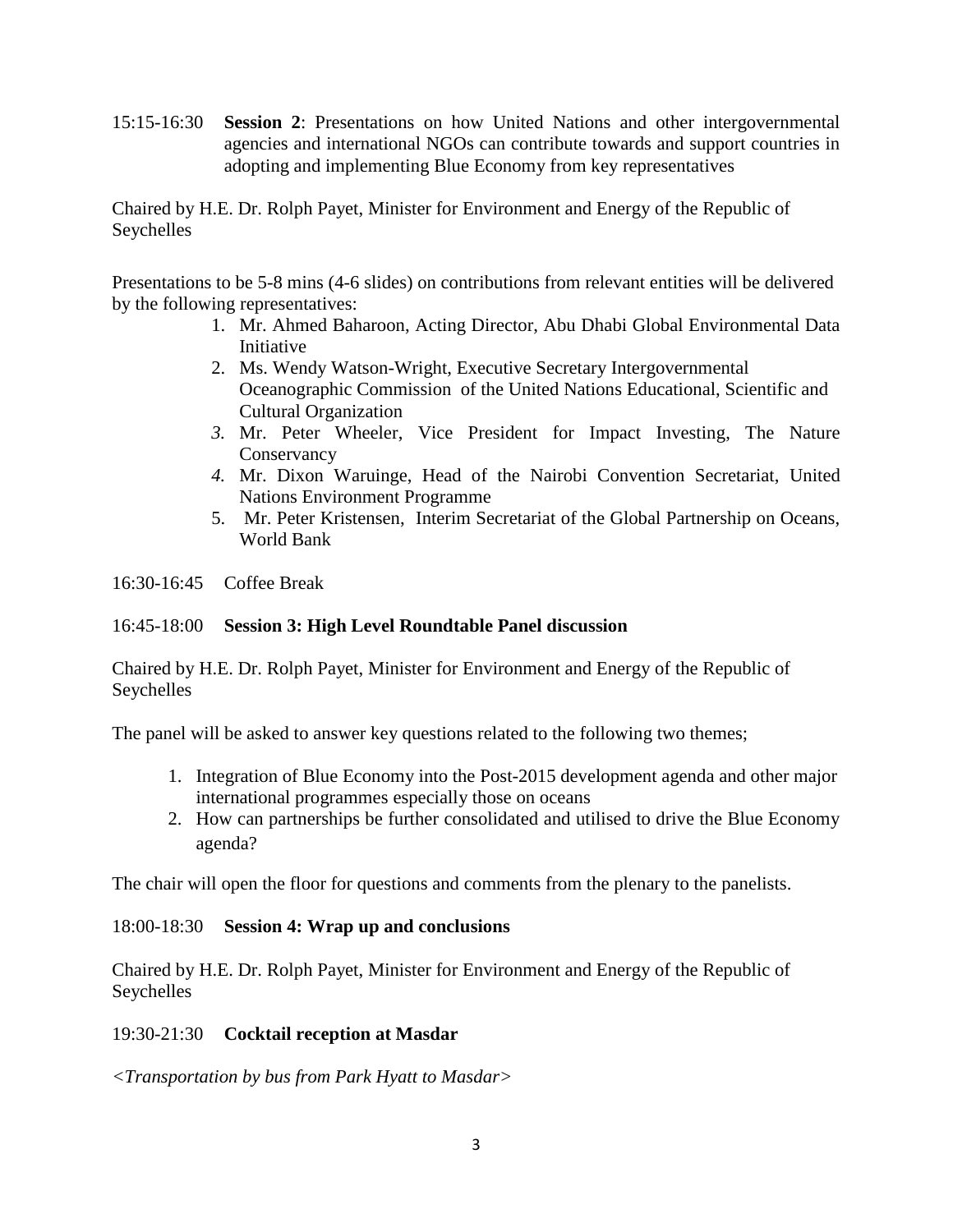### **Blue Economy Summit**

# **20 January 2014**

### **Meeting Venue: Conference Room A, Abu Dhabi National Exhibition Center (ADNEC)**

### 13:30-14:00 **Opening of Summit**

Moderated by Mr. Andre Butler-Payette, Seychelles

- Opening remarks by H.E. Dr. Sultan Al Jaber, Minister of State of the United Arab Emirates
- Keynote address by H.E. James Alix Michel, President of Republic of Seychelles
- Remarks by H.E. Mr. John W. Ashe, President of the  $68<sup>th</sup>$  Session of the UN General Assembly;

# 14:00-16:00 **Statements from Political Figures and Key Representatives of International and Regional Organizations**

Chaired by H.E. Mr. Jean-Paul Adam, Minister for Foreign Affairs of the Republic of Seychelles

- H.E. Mr. Lord Tu'ivakanō, Prime Minister, Tonga
- H.E. The Hon. Murray McCully, Minister of Foreign Affairs of New Zealand
- Dr. Naoko Ishii, Chief Executive Officer and Chairperson of the Global Environment Facility, and the United Nations Development Programme
- H.E. Hon. Leo Brincat, Minister for the Environment, Sustainable Development, and Climate Change of Malta
- Dr. Han Seung-soo Special Envoy for Disaster Risk Reduction and Water for UN Secretary General, Former Prime Minister of South Korea
- Mr. José Graziano da Silva, Director General of the Food and Agriculture Organization of the United Nations
- H.E. Mr. Jacques Ulrich Andriantiana, Minster for Foreign Affairs and Minister of Youth and Leisure of Madagascar
- H.E. Mr. Ioannis G. Kasoulides, Minister of Foreign Affairs of Cyprus
- H.E. The Hon. Prof. Gamini Lakshman Peiris, Minister for External Affairs of the Sri Lanka
- H.E. Mr. Abd al-Salaam Razaz, Minister of Water and Environment of Yemen
- Dr. Stergomena Tax Bamwenda, Executive Secretary of the Southern African Development Community
- Mr. Hon. Robert M. Persaud, Minister of Natural Resources and the Environment of Guyana
- H.E. Mr. Md. Shahidul Haque, Foreign Secretary of Bangladesh